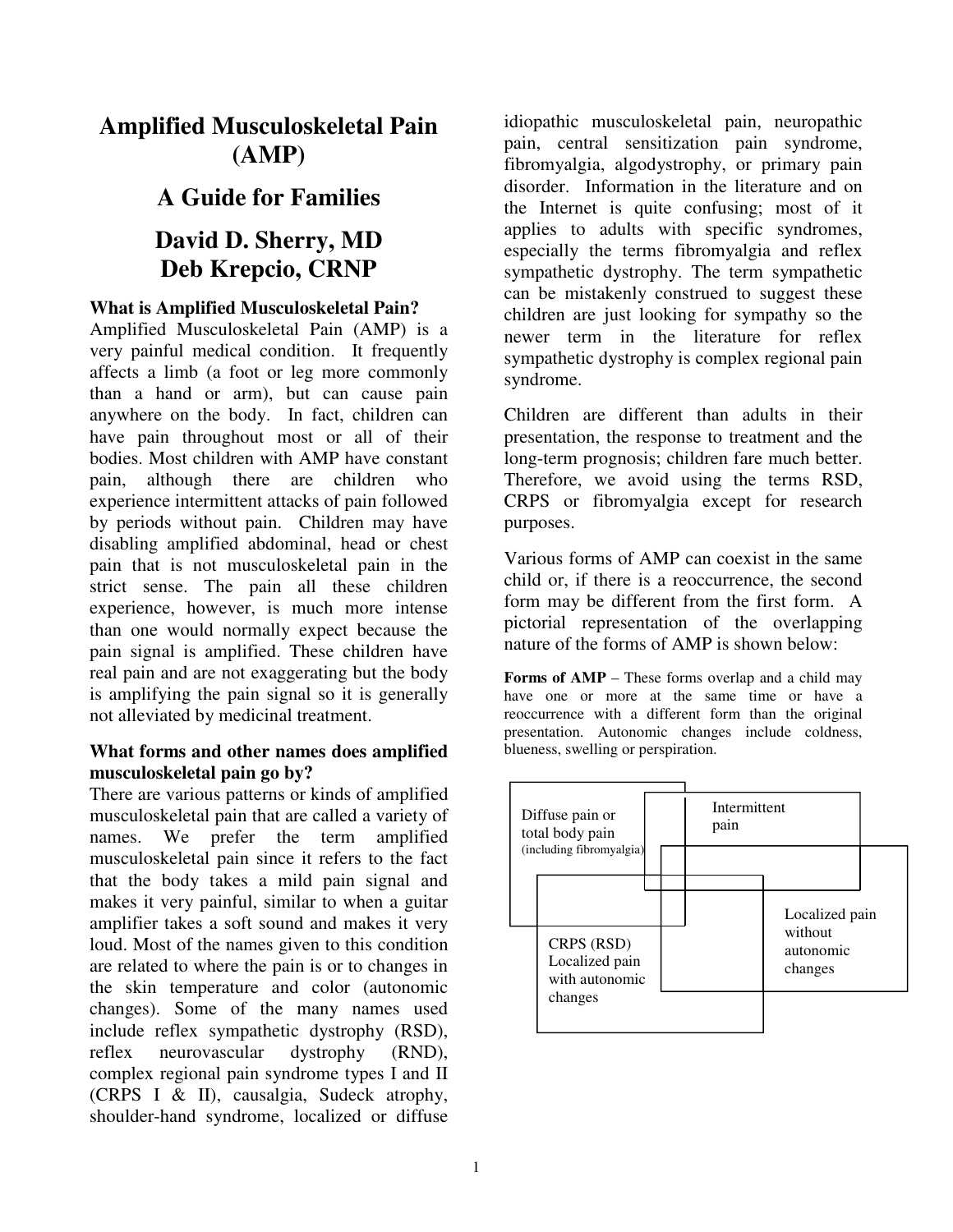# **What form of amplified musculoskeletal pain does my child have?**

AMP has multiple manifestations and each form can be named separately as shown above. We use the term amplified musculoskeletal pain (AMP) to encompass the spectrum of these pain syndromes since they can occur in combination or differently over time but are treated the same. We use the more specific terms in our research and for logistical purposes. Your health care provider will discuss your child's specific AMP diagnoses with you and your child after the evaluation. We want to emphasize that all amplified pain is severely painful and we doubt one type hurts any differently or less severely than another.

#### **How is the pain signal amplified?**

First, look at the figure to see how we normally feel pain. Usually pain is in response to tissue damage, such as stepping on a tack. The damage sends a signal through the pain nerve (1) to the spinal cord (2). The signal is then transferred up to the brain (3). The brain then recognizes the signal as being painful. In AMP there is an abnormal short circuit in the spinal cord (4). Therefore, the pain signal not only travels up to the brain, but also goes to the neurovascular (or autonomic – fight or flight) nerves (5) that control blood flow through the blood vessels (6). These nerves cause the blood vessels to constrict thus decreasing blood flow. The decreased blood flow deprives the skin, muscles, and bones of oxygen and leads to a build-up of acid waste products such as lactic acid. This lack of oxygen and acid build-up causes pain. This new pain signal also goes across the abnormal reflex and causes a further decrease in blood flow, leading to more pain. Thus, the pain is greatly amplified through this vicious cycle.

At times, the part of the body with AMP will become cold, blue or purple, and even swollen due to the decreased blood flow. Although no test is specific for AMP, sometimes x-ray studies show osteoporosis, a bone scan may show decreased blood flow and an MRI can show bone or soft tissue edema and muscle

wasting (atrophy). Rarely, the skin will become thick and waxy (dystrophic), a characteristic that gives reflex sympathetic dystrophy part of its name.

#### **What causes the abnormal reflex?**

There are 3 major reasons the abnormal reflex occurs: injury, illness, and psychological stress. There may be other reasons such as age, genetics, or hormones (80% of children with AMP are girls). More research needs to be done.

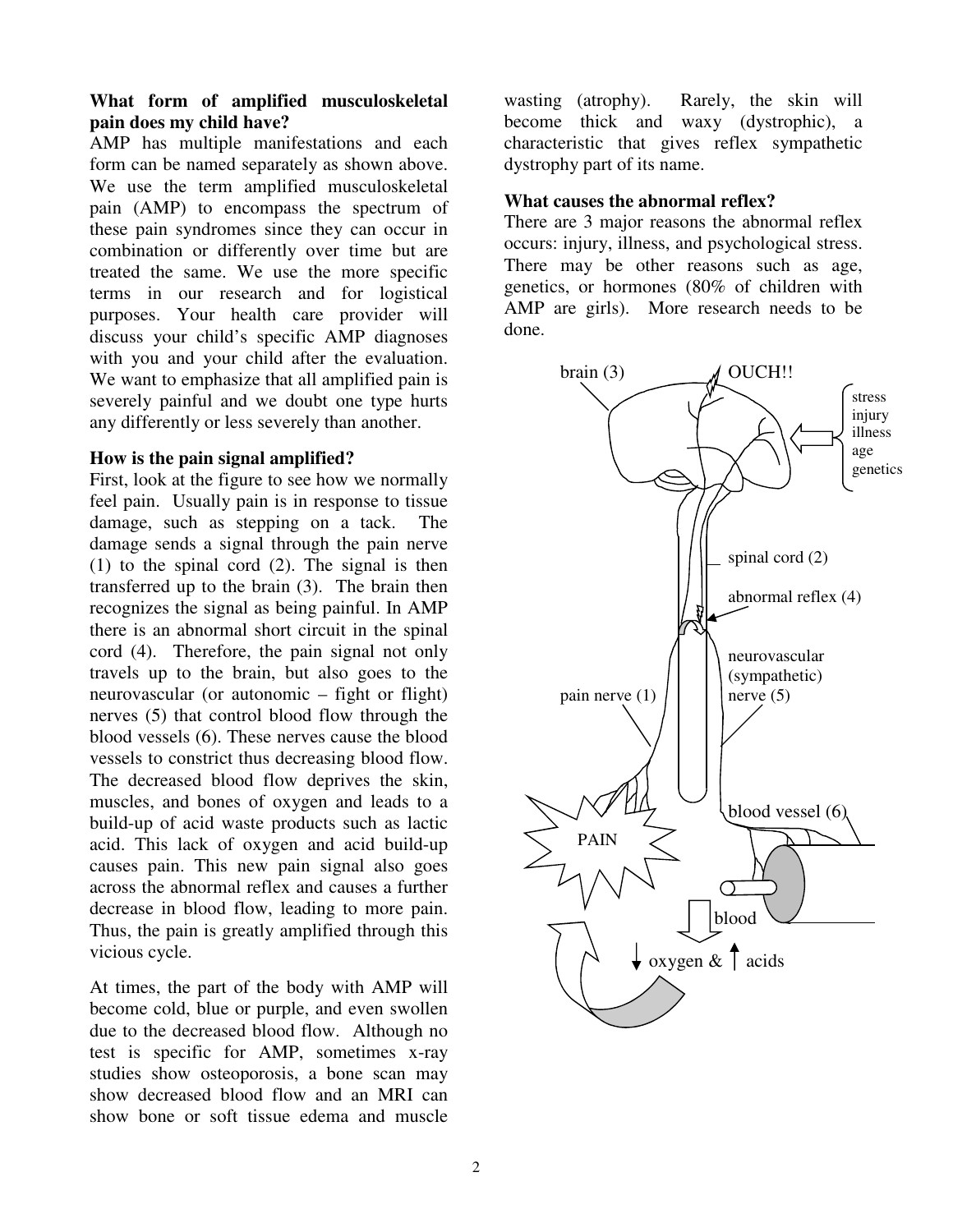#### **What kind of injuries lead to AMP?**

The cause of AMP in approximately 10 - 20% of children is injury. The majority of children with post-traumatic AMP have a significant specific injury such as a broken bone, crushing or piercing injury, or surgery. The symptoms develop immediately or within a few weeks after the injury. Not uncommonly, as the injury begins to heal, the pain starts and then continues for weeks to months after the injury has fully healed. AMP can mimic previous pain experiences (e.g., feel like a broken bone, even if the bone has fully healed), so it can be thought of as a remembered pain that is then amplified. This may be a factor in children who have prolonged symptoms after a concussion.

# **What kind of illnesses lead to AMP?**

Illness is an infrequent cause of AMP. Most commonly it is seen in conjunction with inflammatory illnesses of the musculoskeletal system such as arthritis, tendinitis, myositis or enthesitis. Other illnesses may be the initial cause of pain; most are infections such as mononucleosis, influenza, or gastroenteritis. Constipation can lead to amplified abdominal pain.

# **What kind of psychological stresses lead to AMP?**

In at least 80% of children with AMP, psychological factors seem to play a role. There is a whole host of possible stresses that may play a role in causing (or perpetuating) AMP. Notably, we use the term "stress" very broadly. Stressors can be positive or negative, big or small, and can include not just events, but feelings and personality styles. Many of the stressors that impact AMP are normal, everyday stressors that all children face; unfortunately children with AMP tend to experience these stressors in their bodies as pain, while other children may show their stress in other ways. One major stressor we see in many children is the psychological consequence of having such severe pain. This frequently is due to others not understanding the nature of the pain (many friends, teachers and family members do not believe the pain is

as intense as it is) and also having a delay in diagnosis and multiple failed therapies. It is very frustrating. Additionally, all change is stressful, even a change for the good. Feelings such as fear, worry and shyness are stressful; as are the stresses of the events occurring in the world. The most common stresses we see in these children are those that arise from family and school issues. Many families are undergoing changes such as an older sibling leaving home, new jobs, or marital issues. School is more demanding; peer pressure, social demands and social networking can be quite intense. Many children do not like conflict and have difficulty expressing their opinions, asserting their needs, or saying "no" for fear of upsetting others, which can also lead to stressful situations and experiences. Developmentally, most children with AMP are gaining more independence and responsibilities and may be going through puberty, which also increases stress. Some children cope with stress by keeping it inside and this stress can lead to bodily symptoms including AMP.

# **Is the AMP all in my child's head?**

No, not at all. The pain is very real and very intense. Even in those children for whom psychological stress is a trigger or complicating factor, the decreased blood flow to the area of AMP causes the extreme body pain.

# **What are conversion symptoms?**

Conversion symptoms occur when the subconscious emotional self causes motor nerve activity or inactivity, abnormalities in our five senses, or other non-painful symptoms that generally lead to dysfunction. The classic example is a girl who suddenly goes blind after seeing her dog get run over by a car. In such a situation, the girl has no physical problems with her eyes or her brain; however, the stress of her experience disrupts the communication between her eyes and brain resulting in the experience of blindness, without true structural damage. She is blind in that her brain does not consciously process any visual information. Most children with AMP do not have such a dramatic event leading to their conversion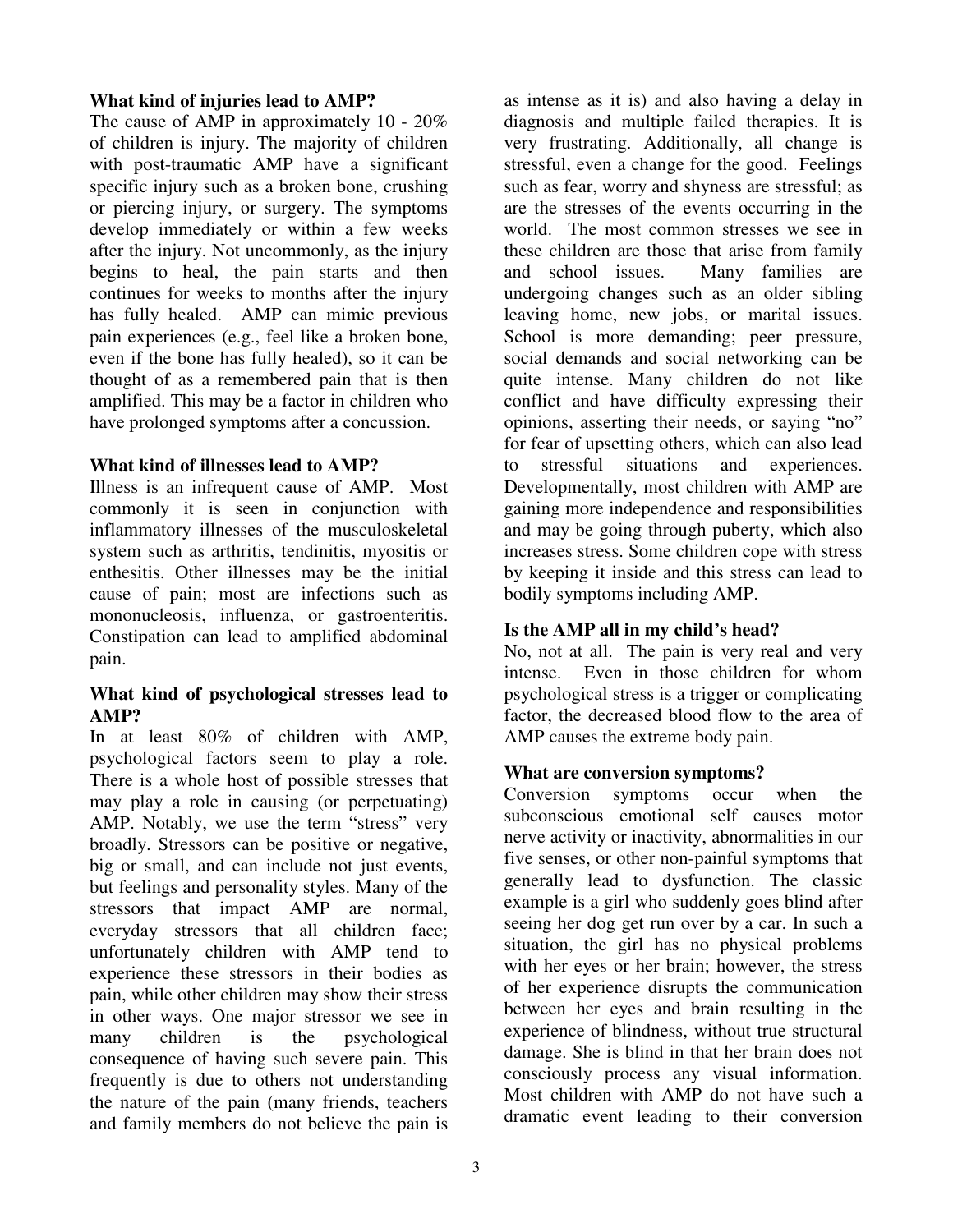symptoms. Conversion symptoms we commonly see involve involuntary spasms of the muscles (like a shaking or a clenched fist or toes (sometimes mistakenly diagnosed as dystonia), dizziness, lightheadedness, fainting, a racing heart, (sometimes misdiagnosed as POTS (postural orthostatic tachycardia syndrome) or dysautonomia when the diagnosis is based on reported symptoms only, rather than on formal testing), shortness of breath, non-epileptic events (or pseudoseizures), memory problems, paralysis, numbness, coughing, urinary urgency or retention, inability to talk, and visual difficulties (e.g., unable to read but can see). Sometimes the conversion symptom is more of a problem than is the pain and is therefore best addressed in a treatment center with a focus on conversion rather than pain. We call all of these symptoms "conversion" so that there is no confusion with seizures, muscle or nerve damage, or illness. The vast majority of conversion symptoms need to be ignored since calling attention to them tends to make them worse. It is a subconscious process and needs to be addressed by working hard in counseling. Physical and occupational therapy by skilled therapists can also be very helpful. Many conversion symptoms are relatively short lived. However, conversion symptoms that are very entrenched and hard to break generally bespeak the fact that stress is playing a large role and needs to be addressed before the conversion will resolve. Whether it is short or long-lived it is important to remember that conversion is subconscious and not voluntary. Up to half of children with AMP will have at least one conversion symptom.

It is important to note than children with these symptoms are frequently over treated by physicians who think medication will help when further testing and prescribing medication actually can perpetuate the conversion symptom. Likewise keeping the child with conversion out of school also can perpetuate the conversion and allows too much secondary gain (secondary gain is the benefit one gets due to an illness or symptom).

# **Are there any laboratory tests to prove it is AMP?**

No. Blood tests are normal unless there are other conditions present (for example, an infection can alter the blood counts and sedimentation rate). In some children a bone scan or MRI can show abnormalities that are very suggestive of AMP, but the results may be normal. At times it is important to verify that everything is normal but testing should not be repeated unless the clinical situation changes (such at the development of fever, new pain and diarrhea in a child with amplified abdominal pain may require investigation for appendicitis).

# **What can be done to help my child?**

It is most important that someone with AMP begin to use his or her body in a normal way. The abnormal reflex is broken by intense physical and occupational therapy (PT/OT). Some children are able to do this on their own by exercising at home. Although it hurts to do the therapy, it does not cause damage, and some children are able to work through the pain. Many children will need to participate in an intense PT/OT hospital treatment program. It just hurts too much for them to do it on their own. The intense PT/OT program is usually a daily out-patient (day hospital) program but may require inpatient hospitalization, depending on the center. The children who need to be put in hospital include those who are severely incapacitated, have a chronic medical condition that requires closer monitoring during treatment, need to wean off certain medications, have marked pain behaviors such as night time screaming, or need a behavior modification program. Some insurance companies require either inpatient or out patient therapy.

The intense program has 3 major goals – to restore function as quickly as possible while keeping the child safe from injury, desensitization to the stimuli that invoke pain, and evaluating the stressors that exist in the life of the child.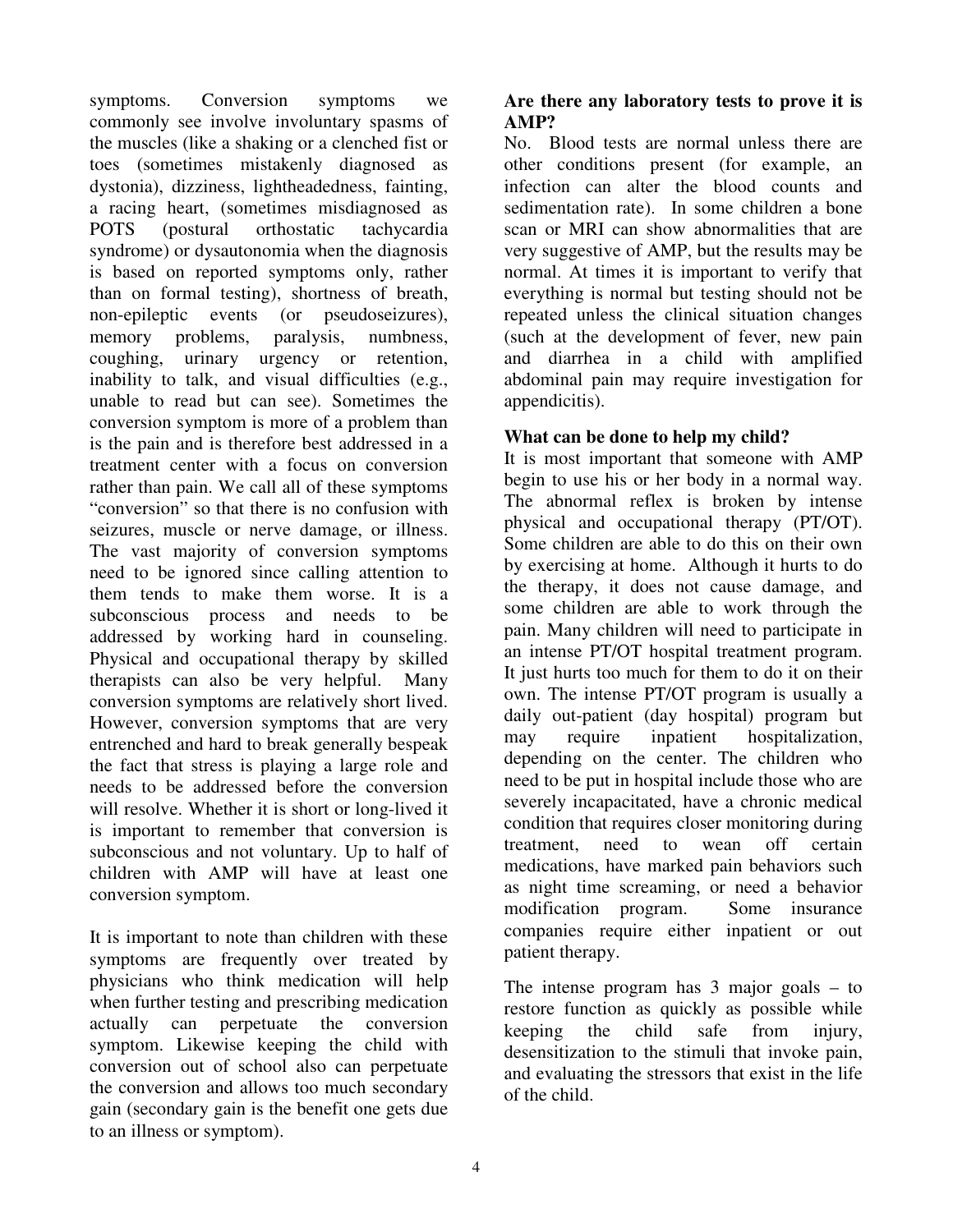# *Phases of the treatment program:*

The *first phase* of the treatment program starts with the diagnosis. There are children who can work through their pain once they realize that pain does not cause damage. This may be done in conjunction with out-patient physical therapy. Additionally, due to the emotional aspect of chronic pain, psychological treatment is helpful and should begin once the diagnosis is established. Exercise helps desensitize the pain nerves and stress reduction helps decrease the reflexive sympathetic nerve impulses. It is not uncommon for the pain to increase at first or move or spread to different locations.

The intense PT/OT hospital treatment program is the *second phase* for those who need it. Most children will be fully functional at the end of this phase but many will still have pain, though the pain usually has started to decrease by the time of discharge from the intense hospital program. The *third phase* of the treatment program is to maintain normal function (school, sports, chores, socializing) and continue to do a home exercise program with or without psychotherapeutic counseling (depending on the results of the evaluation). **It is during the third phase of the treatment program that most children will resolve their pain.** The *fourth phase* of the treatment program is to graduate from a formal home exercise program and to have normal function without pain. Some children (and families) may still need ongoing counseling due to the emotional aspects of AMP on their lives and mental health.

# **How long does the intensive treatment program take?**

It is highly individualized and may vary from center to center. In general one should plan 3-4 weeks on average. Occasionally, a child will respond quickly and only need 1 or 2 weeks. Likewise, a few will require many weeks. The duration of treatment needed is impossible to predict until the team has time to assess the rate of your child's progression.

It is important to realize that **function comes back first**; normally the pain will take longer

to decrease. Some children will resolve their pain during the intensive second phase of the treatment program but most will do so during the third phase; that is, once they are in school, maintaining normal function, and perhaps receiving counseling. The pain usually diminishes gradually over the ensuing month or two but rarely it takes many months. There are children who have continue to have pain, but almost all those who go through an intense program remain functional.

# **What will my child do during the second phase of treatment?**

Your child will have an individualized PT/OT program designed specifically for him or her. It focuses on strengthening your child's total body and specifically on the areas of the body that are painful or do not function properly. If there are body areas that are painful to touch, these areas are desensitized with rubbing and massage. A home exercise program is part of the treatment, especially over the weekends. There should be scheduled appointments with a psychologist for the child and parents and some centers also involve patient support groups, parent support groups, and the creative arts such as art therapy or music therapy.

#### **Are parents allowed in the exercise sessions?**

Not in any of the centers we know of. In general it is best that parents not be present. Children often respond differently in a parent's presence. Additionally, it is important to help children gain confidence in their abilities to cope independently. While your child is being treated we encourage parents and families go about their usual activities as much as possible.

#### **What about school?**

School is dealt with differently between centers. Some programs put school on hold during the intensive second part of the treatment program. Some children can benefit from homebound instruction during the evenings. Some programs incorporate a few hours of school as part of the treatment program since school is a large part of a child's usual activity. Regardless, the program will work with school to help the child reenter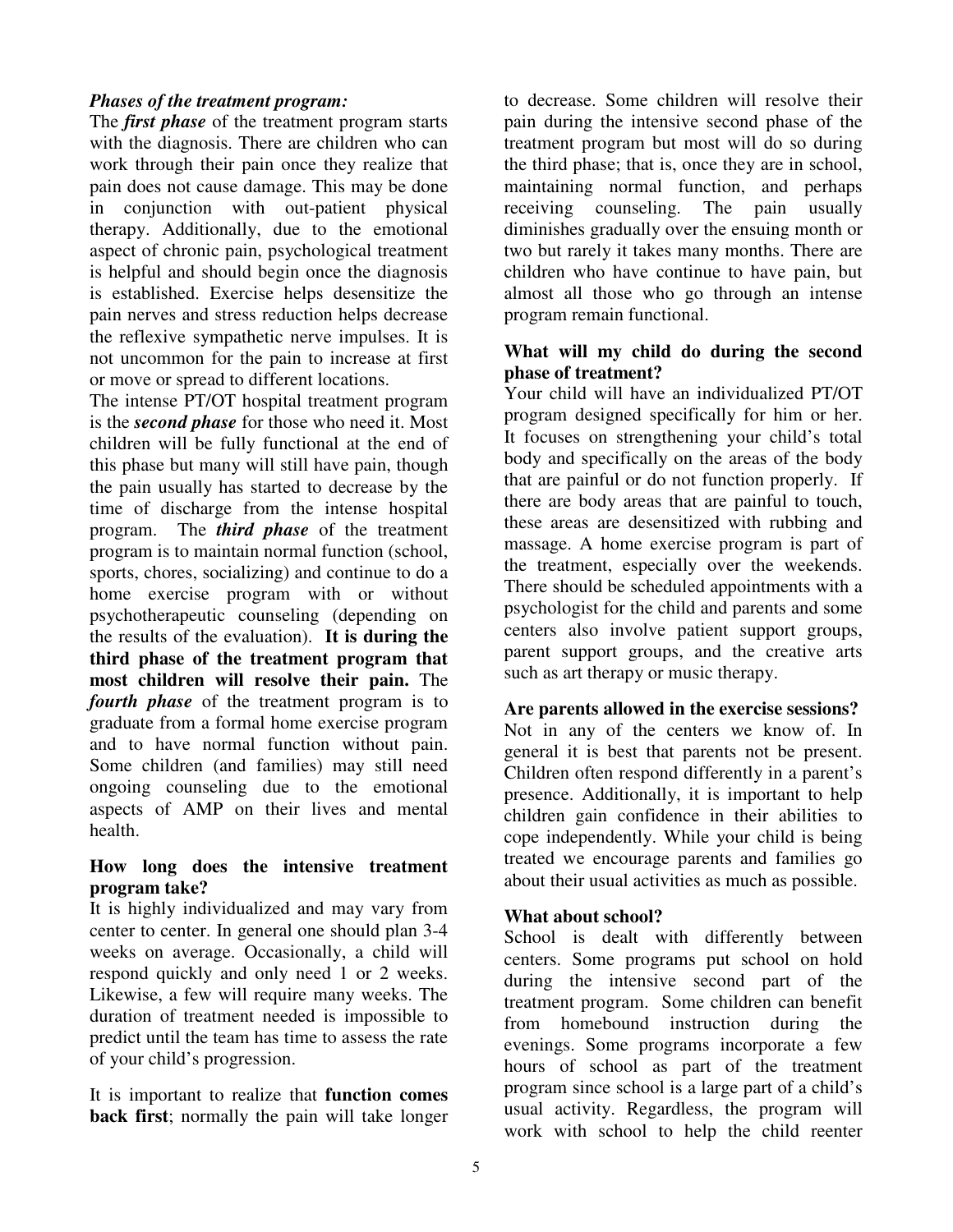school with appropriate educational accommodations so that he or she will not be overly stressed and overworked. Some programs will obtain the child's academic records and other pertinent information to determine if any academic tests or a psychoeducational evaluation is indicated to ensure that your child's educational goals are appropriate. It is a treatment expectation that all children will return to school full time without physical accommodations for pain or conversion at the end of the intense second phase of the program. Children who benefit from academic accommodations due to a learning disability, attention deficit, or other learning need will keep such services. Cyberschool is rarely an appropriate recommendation post-discharge.

# **What is creative arts therapy?**

Creative art therapy such as music, art or motion therapy helps your child gain coping skills to help work through and decrease pain. There are children who have a hard time verbally expressing their feelings and emotions and respond well to one of the creative arts therapies. Music therapy employs music assisted relaxation techniques to promote positive mind/body connection through deep breathing, progressive muscle relaxation, imagery or mindfulness-based techniques. Music therapy promotes self-expression through music production, song-writing or lyric discussion. Art therapy is another way to help your child express his or her feelings by using various art techniques. The process of making art focuses on self-expression and helps teach healthy coping and wellness awareness.

# **What if the pain spreads or goes to a new site while in the intense PT/OT program?**

It is not uncommon for the pain to spread or go to a new site while undergoing the intense PT/OT program. It frequently is a good sign when the pain moves since it means we have connected to the autonomic nervous system (e.g., one child with elbow pain developed knee pain as the elbow pain resolved, then ankle pain as the knees got better, then no pain). The

therapists will alter the program to include the new areas of pain. Also itching occurs in many children as they get better. This itching is normal and does not require treatment.

# **Are medicines used for the pain?**

No. Most patients take no medication to treat AMP because it seems to hinder the retraining of the nerves. This includes herbs, vitamins and other complimentary treatments taken for pain. Also, medication frequently causes side effects in these children and has minimal, if any, benefit. Other pain such as menstrual cramps are treated as indicated but these, too, can become amplified as can any source of pain.

# **What about sleep?**

Many children with AMP have difficulty getting to sleep, staying asleep, or both. Many people think that if we can improve their sleep, their pain will decrease, but that is not the case. Therefore, it is counterproductive to try to treat sleep with medications since they usually do not help and can cause significant drowsiness and other side effects. Good sleep hygiene is encouraged, especially while children are in the intense PT/OT program. It is uncomfortable to be awake all night and most children start sleeping better once they start the intense PT/OT program.

Sleep Hygiene:

- 1. No caffeine after noon; don't eat or drink much prior to going to bed
- 2. No TV, radio, phone or computer in the bedroom (charge the phone outside the bedroom at night)
- 3. Sleep alone in your own bed
- 4. All lights out
- 5. Comfortable temperature and bed
- 6. Create a structured bedtime routine that includes relaxation prior to going to bed
- 7. Go to bed and arise at the same time even on weekends and holidays
- 8. If you are not asleep 30-45 minutes after getting into bed, get up and do a quiet, boring activity, i.e., jigsaw puzzle
- 9. Do not disturb your parents they cannot help you sleep.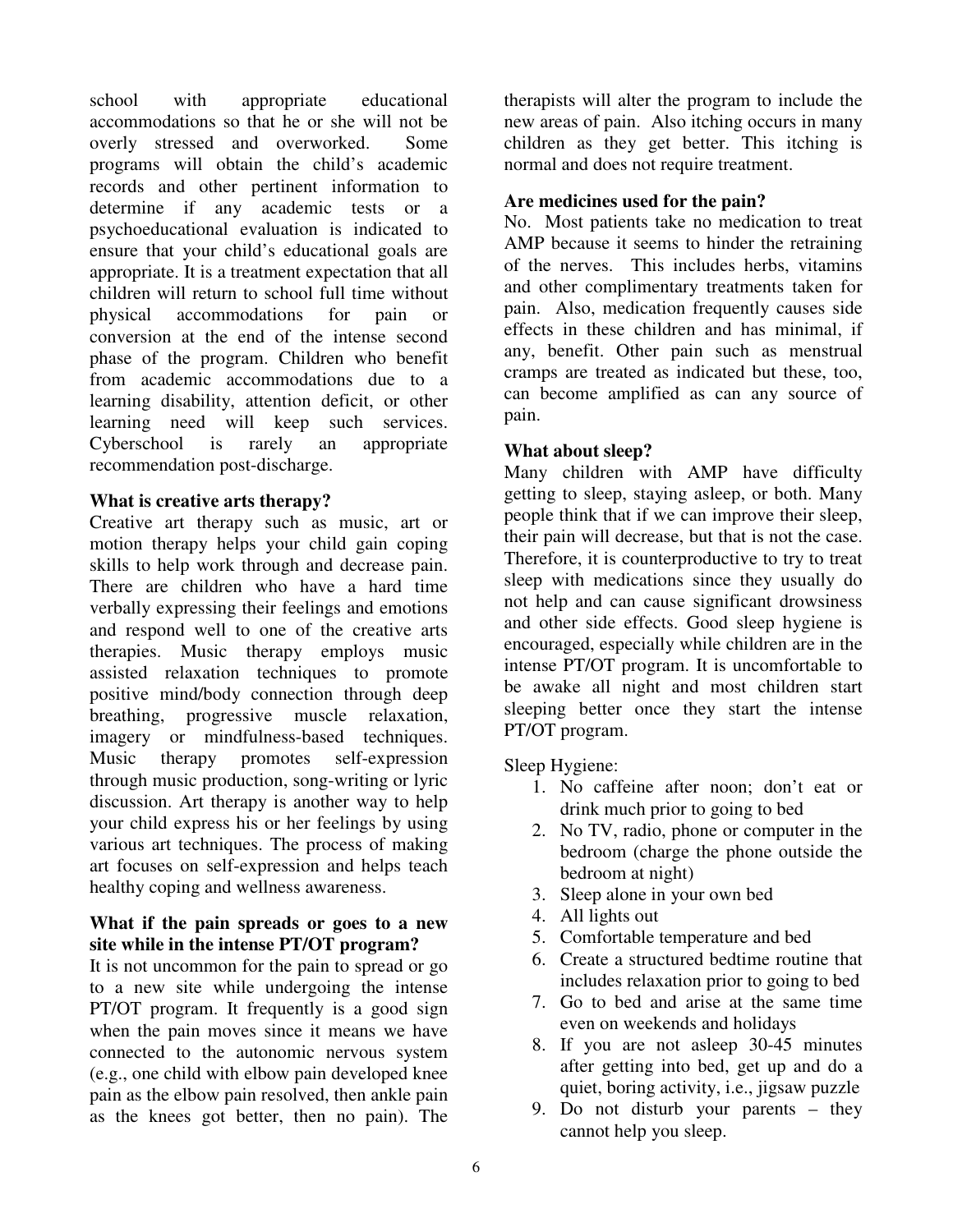### **What do I tell others?**

In simple terms you can explain that AMP is a medical problem involving the nerves going to the blood vessels. These nerves are overactive and cause the pain just as an amplifier can make a small sound painfully loud. The treatment is a special series of therapeutic exercises to retrain the nerves.

# **How can I prevent AMP from happening again?**

Your child is going to have illnesses, injuries, and psychological stress in the future. We do not suggest avoiding activities or situations that may involve stress or injury based on the fact your child had AMP. It is our goal that your child learns to work through these pains early on and has the coping skills to handle stress in a more constructive fashion. However, if your child starts to have excessive, increasing pain you should suspect AMP. Also, if the area is tender to very light touch, suspect AMP. Half of the children with a second flare of AMP will say that the pain feels just the same as the first time; however, half will say that it feels different. For example, AMP may be burning and tender to touch during one flare and achy without much tenderness during a second flare. Therefore, even if the pain feels different, it still may be AMP. If you suspect AMP, restart an exercise program. If it is tender to light touch, desensitization with rubbing and massage should begin. The majority of second flares occur within the first 6 months of the first episode. Therefore, when illness or injuries occur, be sure that the pain and disability is not out of proportion to the illness or injury. With second episodes we are especially concerned that underlying stressors are playing a role and need to be reassessed and, if present, treated. Formal counseling can be of great help. It is important not to reinforce the sick role. When a child is hurt or in pain, the normal response is to give sympathy and make allowances, such as not having the child make his or her bed if he or she has a broken arm. Children in chronic pain, especially AMP, either consciously or unconsciously, receive benefit, or secondary gain. This can take the form of missing school,

increased parental attention, avoiding stressful social situations, getting out of sports, dance, music lessons, etc. Even though the child may truly enjoy these activities, it is still somewhat of a relief that he or she does not have to perform. We have children with AMP who have parents sleep with them, miss work to take care of them, and excuse the child from all chores and expectations. It is important for the family to stop rewarding the pain and disability. We want to remove any secondary gain or reasons for the pain to linger, in order to help the child get rid of their pain as quickly as possible. Frequently it is hard to recognize what is enabling and what is just normal caring. Sometimes having either the parents or family work with a counselor is helpful in this regard.

# **Do children come back to an intense PT/OT program for second treatments?**

Yes. Unfortunately, some children will have relapses that require second treatments. It just hurts too much for them work through it without the support of a team. Additionally, there are children who need to be more emotionally ready to get better before they can fully benefit from our program.

# **Vitamin C**

An older woman who breaks her arm has a 10% chance of getting CRPS (RSD) in it but if she takes vitamin C for about 2 months after the break, her chance of getting CRPS drops to 2%. Likewise vitamin C reduces the occurrence of CRPS (RSD) after carpal tunnel surgery. Therefore, in our patients, we advise taking 500-1000 mg of vitamin C daily for 2 months after any significant trauma. If he or she has a scheduled surgery (such as wisdom teeth removal) we advise taking vitamin C for at least a month afterward and to start it 2 days before the procedure.

# **Why did it take so long to diagnose the AMP?**

Early diagnosis may be difficult for several reasons:

1. Not all the AMP symptoms may be present at first but may evolve over time.